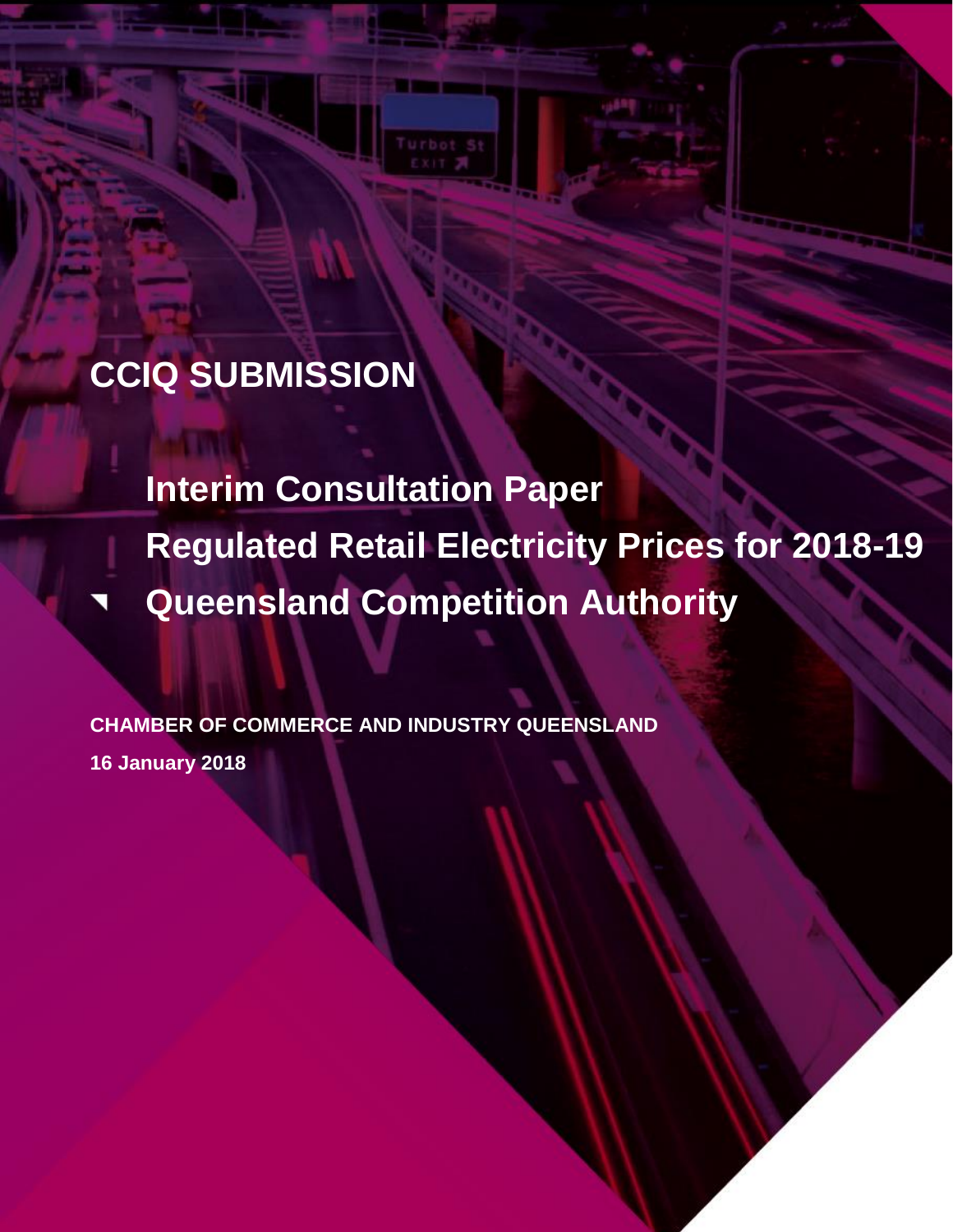

### **Introduction**

- 1. The Chamber of Commerce and Industry Queensland (CCIQ) welcomes the opportunity to provide a response to the Queensland Competition Authority (QCA) on the *Interim* Consultation Paper (the Paper).
- 2. CCIQ is Queensland's peak industry representative organisation for small and medium businesses. We represent over 414,000 Queensland businesses on local, state, and federal issues that matter to them. Our guiding focus is to develop and advocate policies that are in the best interests of Queensland businesses, the Queensland economy, and the Queensland community.
- 3. CCIQ understands the parameters, as set by the Queensland government delegation, with which the QCA must operate within to develop the draft and final determinations for regulated prices can be restrictive. As per the delegation, the QCA must consider the Uniform Tariff Policy (UTP) to ensure regional users, both small and large, are, where possible, paying no more than their equivalents in the south east, as to ensure no geographic penalty.

## **Pricing Approach**

- 4. As discussed on page 5 and 6 of the Paper, the QCA considers it appropriate to continue basing notified prices for residential and small businesses on the cost of supply in south east Queensland, in the deregulated market (Energex distribution zone). CCIQ supports the principle of not penalising regional, rural and remote small businesses for their geographic location, however continuing to subsidise at a cost of over a half a billion dollars annually is not a sustainable long-term solution.
- 5. In the short term, CCIQ believes it appropriate to continue with the method used in the 2017-18 financial year to set notified prices. However, we encourage the QCA and the Department of Natural Resources, Mining and Energy to consider more fiscally sustainable options for future determinations. Such an option may include introducing further competition into regional Queensland to encourage downward pressure on prices through market mechanisms.

#### **Costs**

6. Network costs are considered a pass-through expense by the QCA when determining the N factor of the methodology. Basing network charges on Energex costs however is flawed. As the Energex region caters to a significantly greater number of consumers in a smaller region, the consumer profile is vastly different as well as the demand and supply ratio.